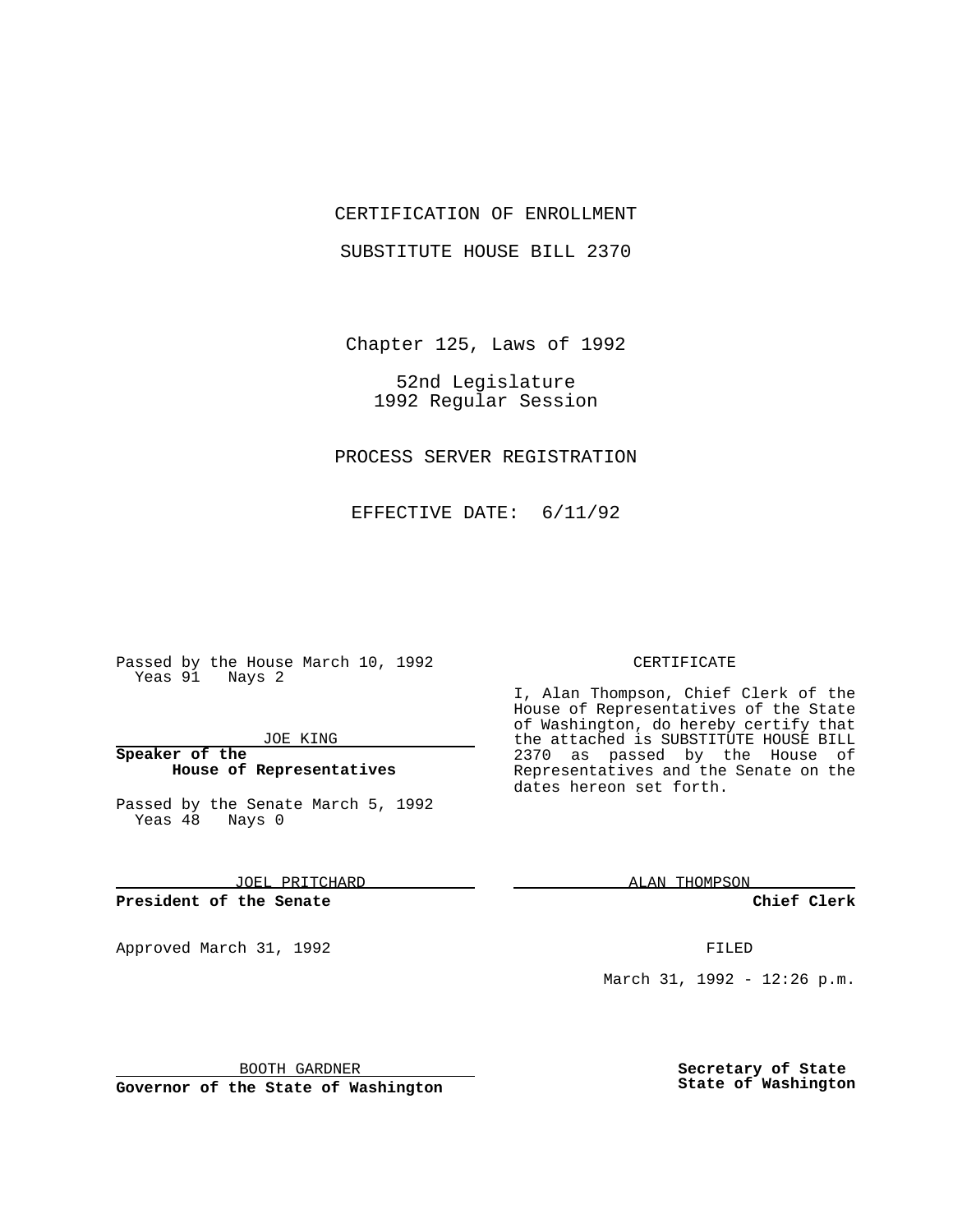# **SUBSTITUTE HOUSE BILL 2370** \_\_\_\_\_\_\_\_\_\_\_\_\_\_\_\_\_\_\_\_\_\_\_\_\_\_\_\_\_\_\_\_\_\_\_\_\_\_\_\_\_\_\_\_\_\_\_

\_\_\_\_\_\_\_\_\_\_\_\_\_\_\_\_\_\_\_\_\_\_\_\_\_\_\_\_\_\_\_\_\_\_\_\_\_\_\_\_\_\_\_\_\_\_\_

# AS AMENDED BY THE SENATE

Passed Legislature - 1992 Regular Session

### **State of Washington 52nd Legislature 1992 Regular Session**

**By** House Committee on Judiciary (originally sponsored by Representatives Padden, Appelwick, Paris, Ludwig, Vance, Riley, Forner, Broback, D. Sommers, Inslee, Scott, R. Johnson, Franklin, Winsley, Mitchell and Bowman)

Read first time 02/07/92.

1 AN ACT Relating to registration of process servers; adding a new 2 chapter to Title 18 RCW; adding a new section to chapter 36.22 RCW; and 3 creating a new section.

4 BE IT ENACTED BY THE LEGISLATURE OF THE STATE OF WASHINGTON:

 NEW SECTION. **Sec. 1.** (1) A person who serves legal process for a fee in the state of Washington shall register as a process server with the auditor of the county in which the process server resides or operates his or her principal place of business.

9 (2) The requirement to register under subsection (1) of this 10 section does not apply to any of the following persons:

11 (a) A sheriff, deputy sheriff, marshall, constable, or government 12 employee who is acting in the course of employment;

13 (b) An attorney or the attorney's employees, who are not serving 14 process on a fee basis;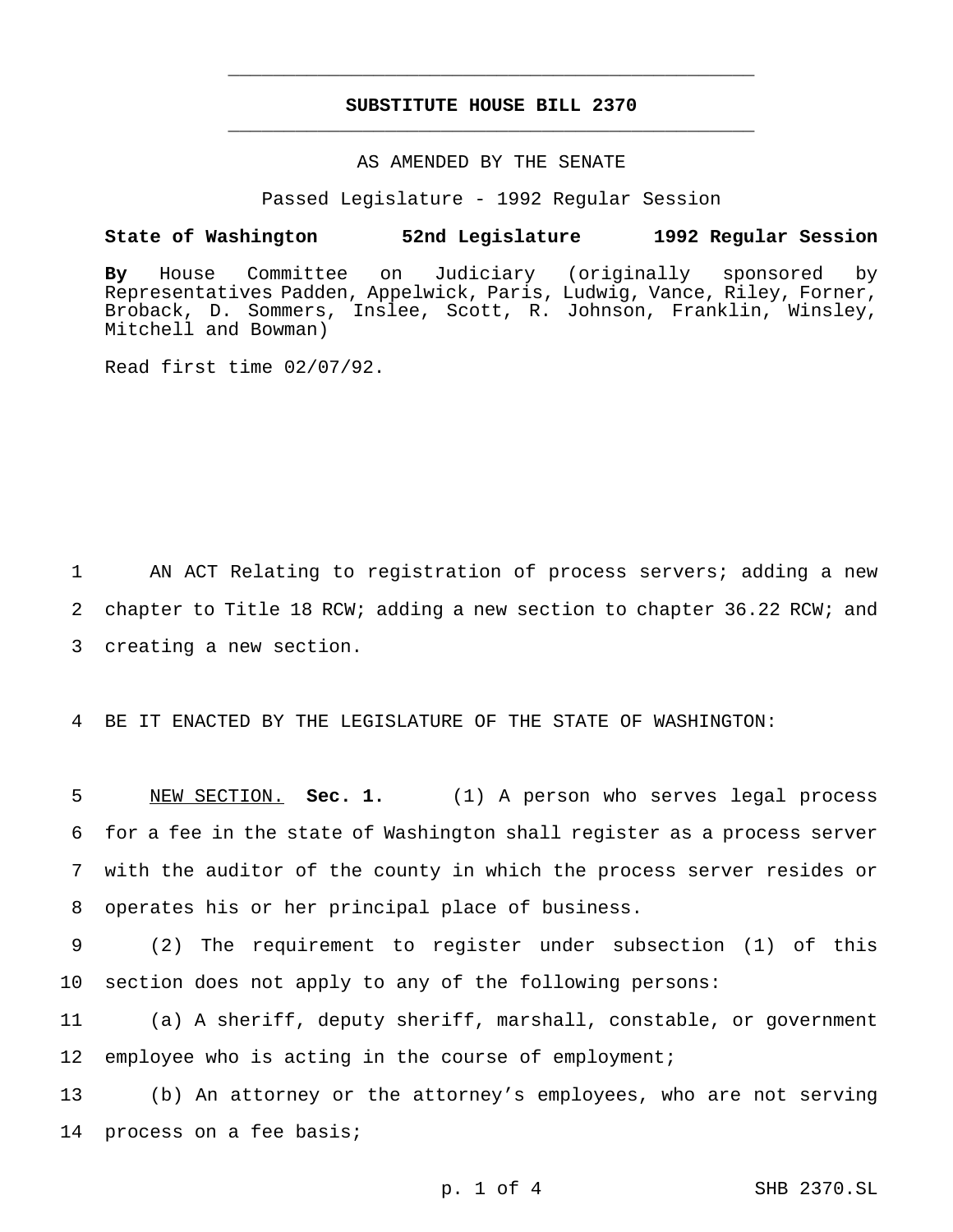(c) A person who is court appointed to serve the court's process; (d) An employee of a person who is registered under this section; (e) A person who does not receive a fee or wage for serving process.

 NEW SECTION. **Sec. 2.** A new section is added to chapter 36.22 RCW to read as follows:

 (1) Each county auditor shall develop a registration process to register process servers required to register under section 1 of this act.

 (2) The county auditor may collect an annual registration fee from the process server not to exceed ten dollars.

 (3) The office of the administrator for the courts shall develop a registration form for the county auditors to use in the registration process for the purpose of identifying and locating the registrant, including the process server's name, birthdate, and social security number, and the process server's business name, business address, and business telephone number.

 (4) The county auditor shall maintain a register of process servers and assign a number to each registrant. Upon renewal of the registration as required in section 3 of this act, the auditor shall continue to assign the same registration number. A successor entity composed of one or more registrants shall be permitted to transfer one or more registration numbers to the new entity.

 NEW SECTION. **Sec. 3.** A process server required to register under section 1 of this act must renew the registration within one year of the date of the initial registration or when the registrant changes his or her name, the name of his or her business, business address, or business telephone number, whichever occurs sooner. If the renewal is SHB 2370.SL p. 2 of 4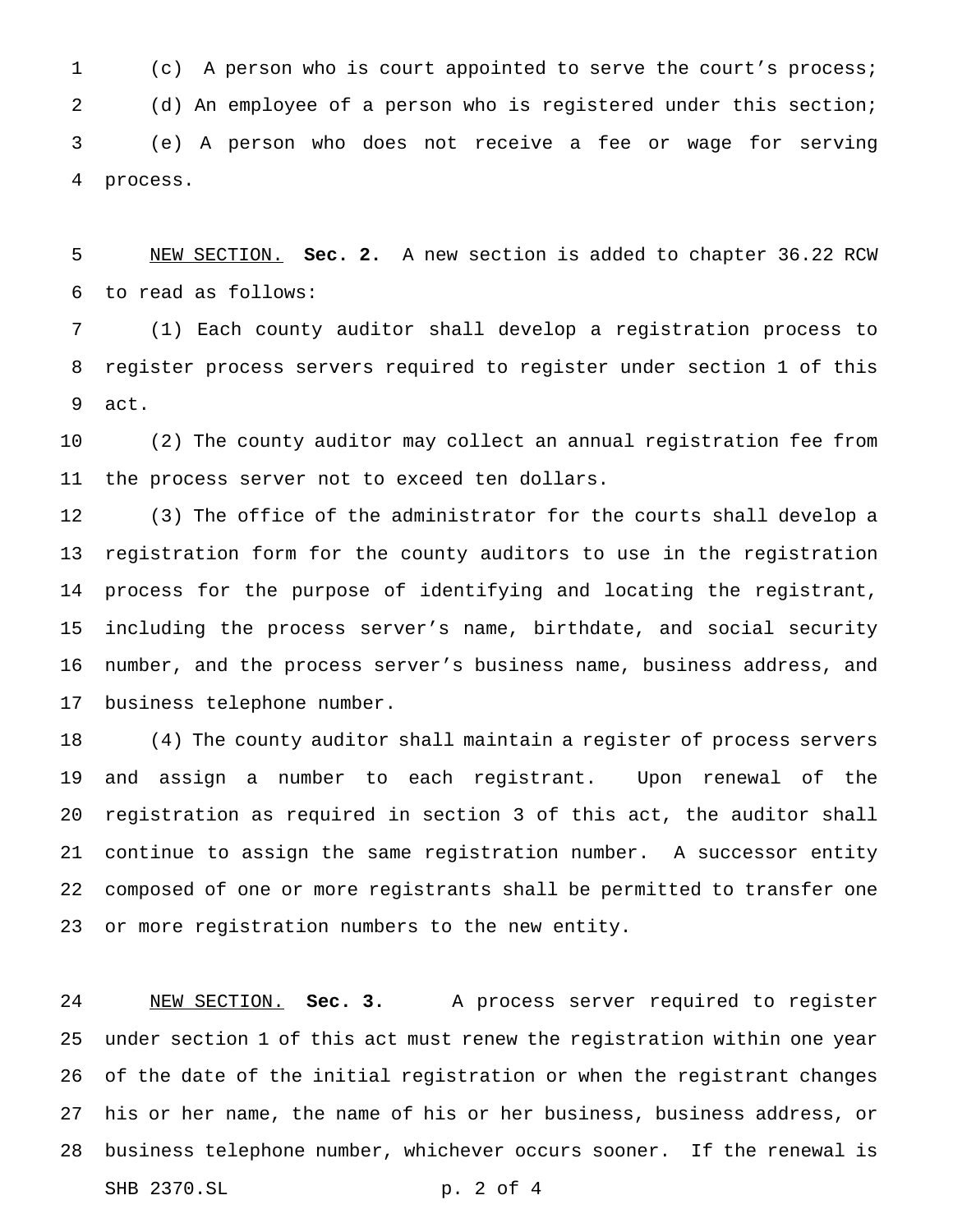required because of a change in the information identifying the process server, the process server must renew the registration within ten days of the date the identifying information changes. The process server shall pay the registration fee upon renewal.

 NEW SECTION. **Sec. 4.** (1) A process server required to register under section 1 of this act shall indicate the process server's registration number and the process server's county of registration on any proof of service the process server signs.

 (2) Employees of a process server required to register under section 1 of this act shall indicate the employer's registration number and the employer's county of registration on any proof of service the registrant's employee signs.

 NEW SECTION. **Sec. 5.** (1) Except as provided in subsection (2) of this section, any person who is otherwise entitled to collect the costs of service of process shall not be entitled to collect those costs if the person does not use a process server who under this chapter either is required to register or is exempt from the registration requirement.

 (2) The person may collect the costs of the service of process if the process server registers within forty-five days after serving the process.

 (3) This section shall apply to all process served on or after August 1, 1992.

 NEW SECTION. **Sec. 6.** Sections 1 and 3 through 5 of this act shall constitute a new chapter in Title 18 RCW.